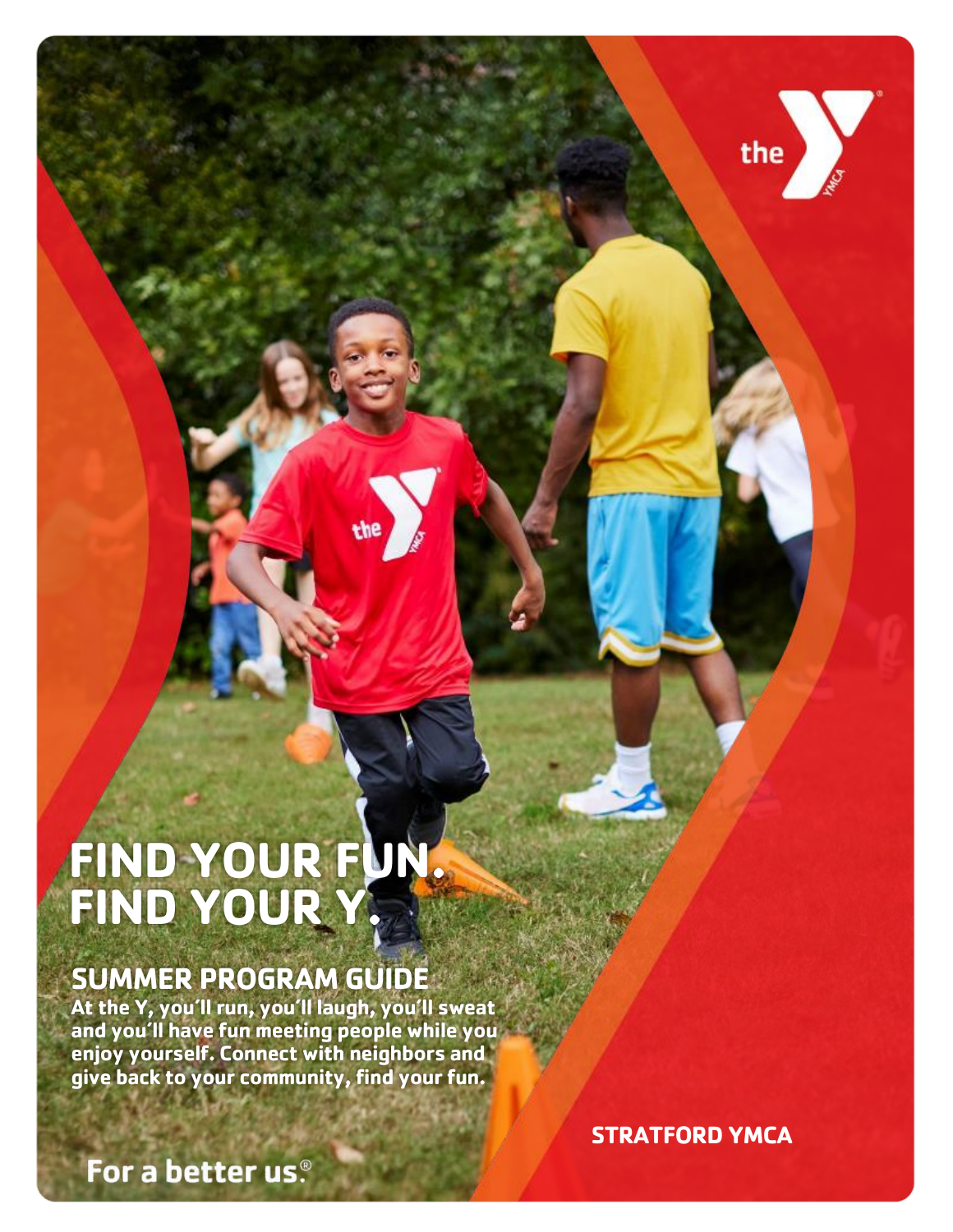# **HERE FOR YOU**

#### **STRATFORD YMCA**

**P** 203 375 5844 **F** 203 380 0291 **E** stratfordinfo@cccymca.org

#### **YOUR Y STAFF**

**Interim Executive Director:**  Ryan Leworthy **Child Care & Family Director:** Deanna Bogen **Membership and Health & Wellness Director:**  Ashley Fedak **District Aquatics Director**: Oscar Rodriguez **Membership Services Specialist:**  Denise Champagne **Preschool Coordinator**: Melissa Bernardo **Group Fitness Coordinator:** Gina Pezzullo **BYS Head Couch:**  Marta Taddeo

#### **BOARD OF MANAGERS**

Lamia Amirouche Mark Calzone, Board Chair Claudine DiSario Robert Jaekle Dave Manson, Jason Martinez Dale McClanan George Perham Donna Wells Patrice Wilson Tom Collins Tia Lopez

#### **FACILITY HOURS**

Mon-Thurs. 5:30am-8:00pm Friday 5:30am-7:00pm Saturday 7:00am-5:00pm Sunday 8:00am-2:00pm

#### **HOLIDAY HOURS**

Independence Day– July 4– 5:30am-1:00pm

### **PROGRAM REGISTRATION**

#### **SUMMER SESSION**

June 20– August 14

#### **REGISTRATION DATES**

Facility Member: Monday, May 30 Community Member: Monday, June 6

### **MEMBERSHIP FOR ALL**

Membership rates are based on a sliding scale according to household income. Please contact us for more information.



#### **CENTRAL CONNECTICUT COAST YMCA STATEMENT OF DIVERSITY & INCLUSION**

The Central Connecticut Coast YMCA is an inclusive organization open to all. The Y believes that in a diverse world we are stronger when we are inclusive, when our doors are open to all, and when everyone has an equitable opportunity to learn, grow, and thrive. At the Y, we set the example when we welcome people across all dimensions of diversity. Dimensions include income, faith, ability, age, sexual orientation, gender identity or expression, race, ethnicity, national origin, cultural background or other unique personal characteristics. Together we stand. For a better us.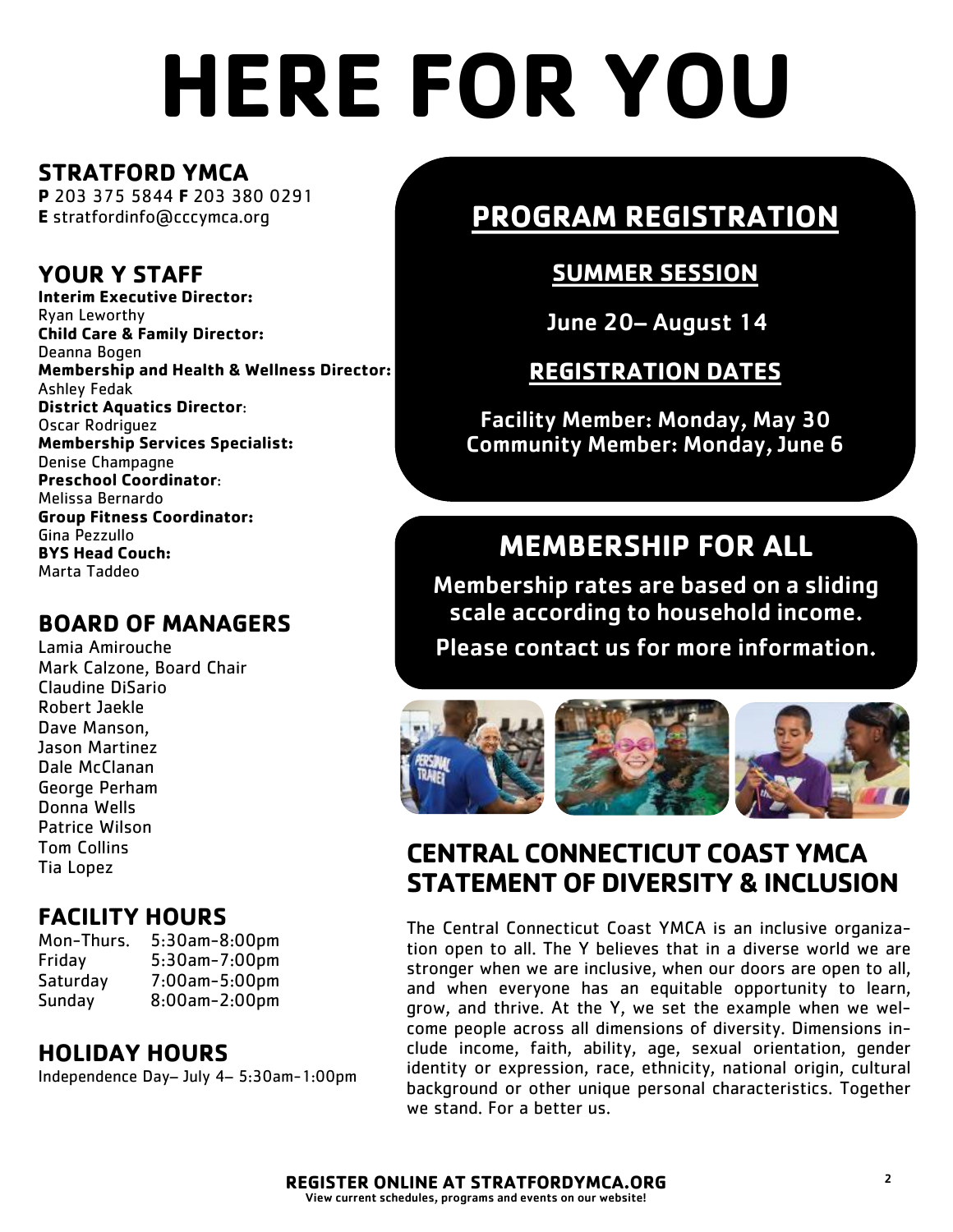

## **FIND WHAT MATTERS MOST. FIND YOUR Y.**

Whenever a neighbor needs support, the Stratford YMCA stands ready to help with open arms and caring hearts. Find what matters most and discover what a gift it is to give!

When you donate to the Stratford Annual Campaign, you help us best serve and respond to the greatest needs in our community.

All contributions to the YMCA provide direct financial assistance for ALL who need it.

## **FIND YOUR REASON TO GIVE. DONATE FOR A BETTER US.**

Connect with Amy Wiltsie to learn more.

### **FINANCIAL ASSISTANCE**

The Stratford YMCA offers financial assistance for programs to qualified members. We are community based and believe that our programs should be available to everyone and that no one should be turned away because of their inability to pay. Our Financial Assistance Program is made possible because caring people and businesses in our communities fund the program through our Annual Campaign. Financial Assistance is available on a sliding scale that is based on total household income, family size and number of participants for a specific program.

**OUR MISSION:** To put Judeo-Christian principles into practice through programs that build healthy spirit, mind, and body for all.

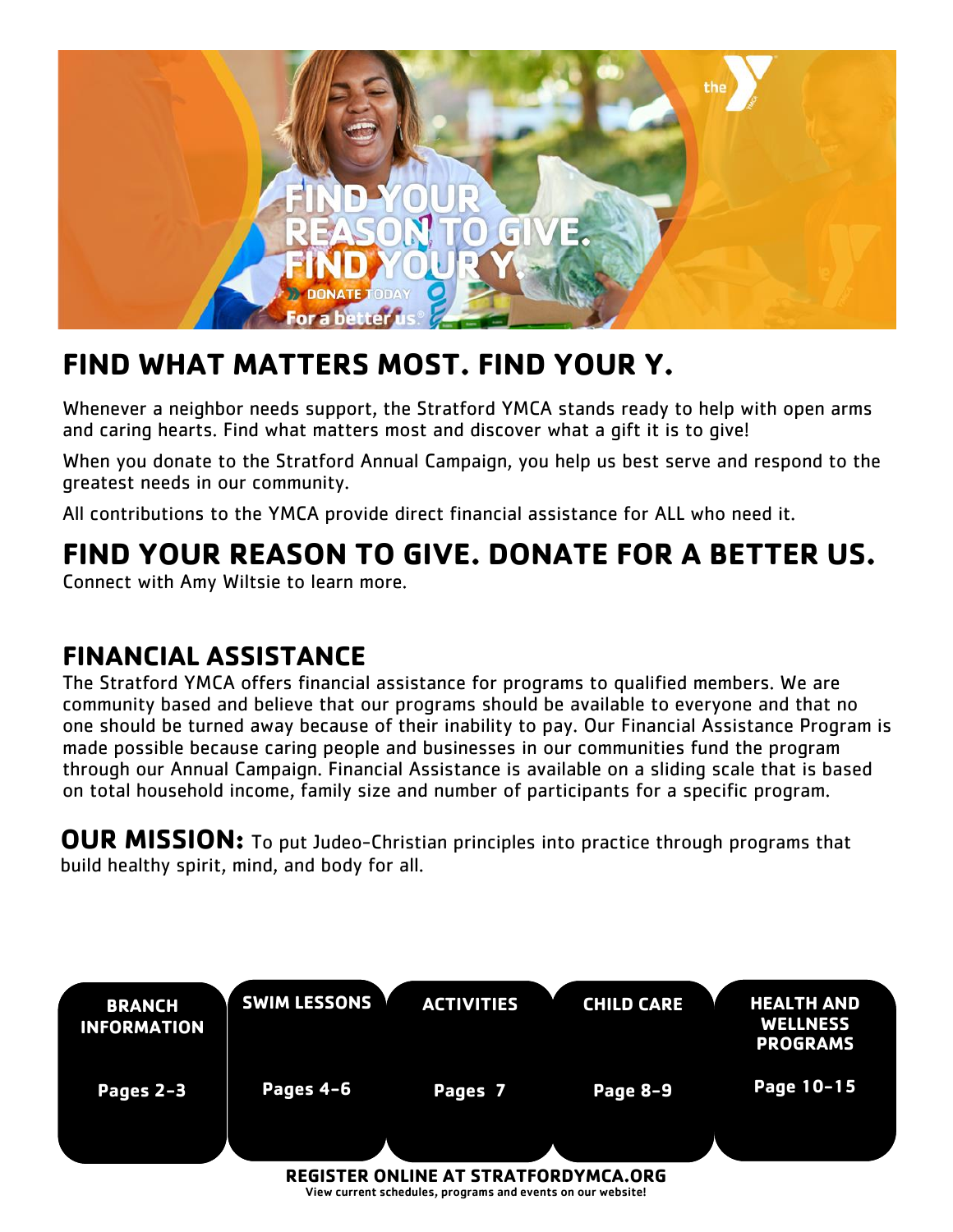## **STRONG SWIMMERS = CONFIDENT KIDS**

For more than 160 years, the YMCA has nurtured potential and united communities across America to create lasting, meaningful change. Everything the Y does is in service of building a better us. One of the most effective ways to accomplish this is to teach youth, teens, and adults to swim, so they can stay safe around water and learn the skills they need to make swimming a lifelong pursuit for staying healthy. Swim lessons provide important life skills that could save a life and will benefit students for a lifetime. All ages - from infants to seniors - can learn to swim at the Y. Check out our class offerings to find one that fits your family's busy schedule.

Our Y swim instructors are nationally certified. Their training includes CPR, AED, First Aid and Oxygen Administration. All swim instructors will be wearing masks and leading non-contact instructions. They will be providing lessons, while socially distanced in the water and from the pool deck.

#### **Swim Starters and Swim Basics classes require one parent\* to participate in the pool and on the pool deck. Groups will be socially distanced from others.**

\*At the Y, we know families take a variety of forms. As a result, we define parents broadly to include all adults with primary responsibility for raising children, including biological parents, adoptive parents, stepparents, grandparents or any type of parenting relationship.

| <b>AGE GROUP</b>                         | <b>STAGE</b>                              |                   |
|------------------------------------------|-------------------------------------------|-------------------|
| $6$ months $-3$ years<br>Parent* & Child | <b>SWIM STARTERS</b>                      | <b>Stages A-B</b> |
| 3 years - 5 years<br>Preschool           | <b>SWIM BASICS</b><br><b>SWIM STROKES</b> | Stages 1-4        |
| 5 years - 12 years<br>School Age         | <b>SWIM BASICS</b><br><b>SWIM STROKES</b> | Stages 1-6        |
| 12+ years Teen                           | <b>SWIM BASICS</b><br><b>SWIM STROKES</b> | Stages 1-6        |
| 18 + years Adult                         | <b>SWIM BASICS</b><br><b>SWIM STROKES</b> | Stages 1-6        |



## **SWIM STARTERS**

Accompanied by a parent\*, infants and toddlers learn to be comfortable in the water and develop swim readiness skills through fun and confidence-building experiences, while parents learn about water safety, drowning prevention and the importance of supervision.

#### **Age Group 6 months - 3 years Parent\* & Child Stages A-B, 30 minutes**

## **SWIM STARTERS Stage A / Water Discovery**

Parents\* accompany children in Stage A, which introduces infants and toddlers to the pool through exploration and encourages them to enjoy themselves while learning about the water. **Member: \$84 / Community Member: \$168 Saturday– 8:15am**

## **Stage B / Water Exploration**

In Stage B, parents work with their children to explore body positions, floating, blowing bubbles and fundamental safety and aquatic skills. **Member: \$84 / Community Member: \$168**  Saturday– 9:30am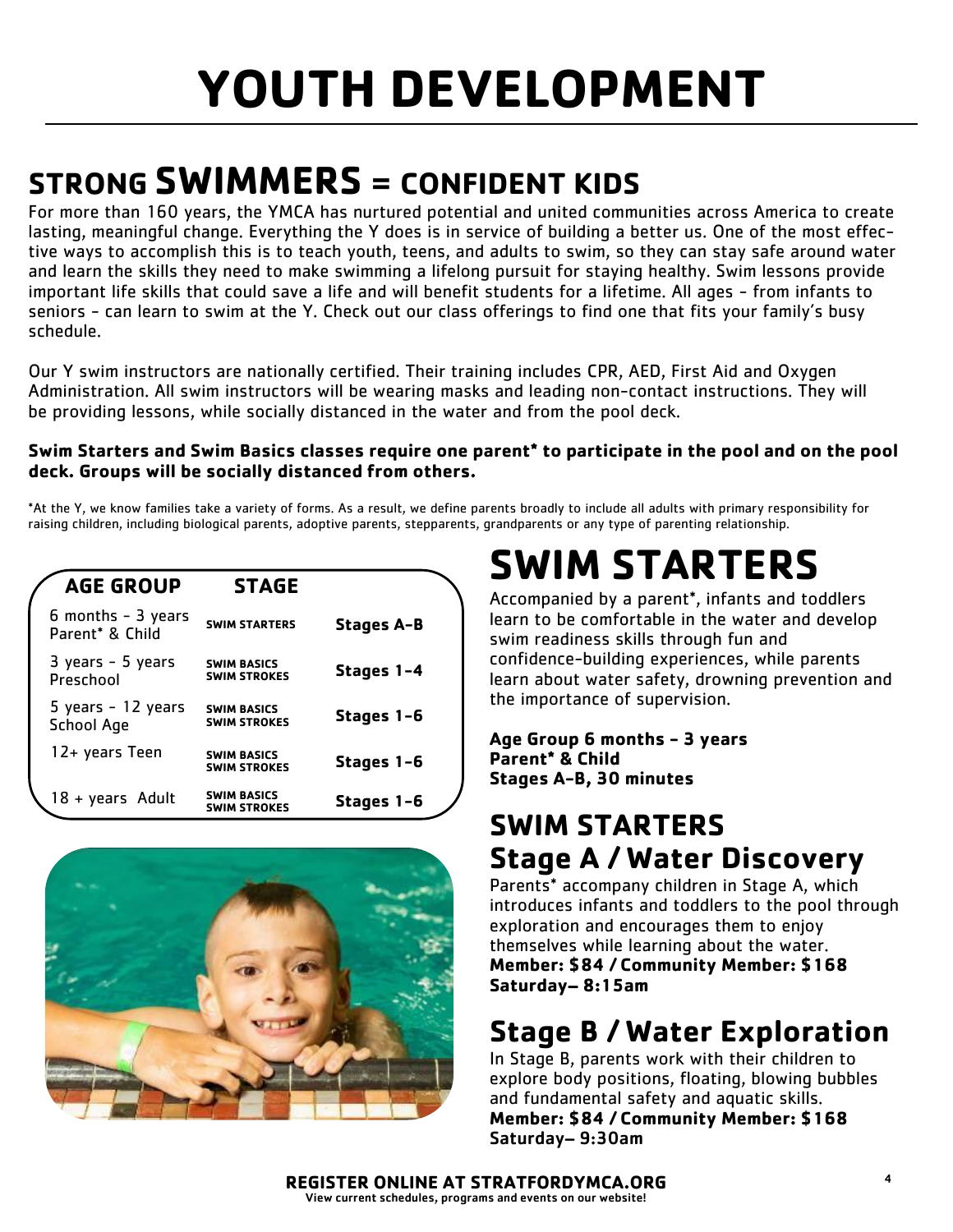## **SWIM BASICS**

Students learn personal water safety and achieve basic swimming competency by learning two benchmark skills:

- Swim, float, swim sequencing front glide, roll, back float, roll, front glide and exit.
- Jump, push, turn, grab.

#### **Age Group:**

**3 years - 5 years Preschool 5 years - 12 years School Age 12+ years - Teen & Adult Stages 1-3, 30 minutes, Teen/Adult, 40 minutes**

**\* MONDAY LESSONS ARE PRORATED, NO CLASSES ON INDEPENDENCE DAY, 7/4/22. MEMBERS: \$74, COMMUNITY MEMBERS: \$147\***

### **SWIM BASICS Stage 1/ Water Acclimation**

Students develop comfort with underwater exploration and learn to safely exit in the event of falling into a body of water in Stage 1. This stage lays the foundation that allows for a student's future progress in swimming.

Member: \$84 / Community Member: \$168 Member: \$88 / Community Member: \$176-Teen/Adult \*

| Preschool | Saturday-9:45am |
|-----------|-----------------|
|           |                 |

- School Age Saturday-9:45am
- Teen Saturday-11:30am
- Adult Monday- 6:15pm Saturday– 12:15pm

### **Stage 2 / Water Movement**

In Stage 2, students focus on body position, control, directional change and forward movement in the water while continuing to practice safely exiting in the event of falling into a body of water. Member: \$84/ Community Member: \$168

Preschool Saturday– 10:20am

School Age Saturday-10:20am



## **Stage 3 / Water Stamina**

In Stage 3, students learn how to swim to safety from a longer distance than in previous stages in the event of falling into a body of water. This stage also introduces rhythmic breathing and integrated arm and leg action.

Member: \$84 / Community Member: \$168

School Age Saturday-10:55am

| <b>AGE GROUP</b>                         | <b>STAGE</b>                              |            |
|------------------------------------------|-------------------------------------------|------------|
| $6$ months $-3$ years<br>Parent* & Child | <b>SWIM STARTERS</b>                      | Stages A-B |
| 3 years - 5 years<br>Preschool           | <b>SWIM BASICS</b><br><b>SWIM STROKES</b> | Stages 1-4 |
| 5 years - 12 years<br>School Age         | <b>SWIM BASICS</b><br><b>SWIM STROKES</b> | Stages 1-6 |
| 12+ years Teen                           | <b>SWIM BASICS</b><br><b>SWIM STROKES</b> | Stages 1-6 |
| 18 + years Adult                         | <b>SWIM BASICS</b><br><b>SWIM STROKES</b> | Stages 1-6 |

#### **CLASS LEVEL POLICY**

For correct placement, we reserve the right to transition children up or down a swim level at any time during the session.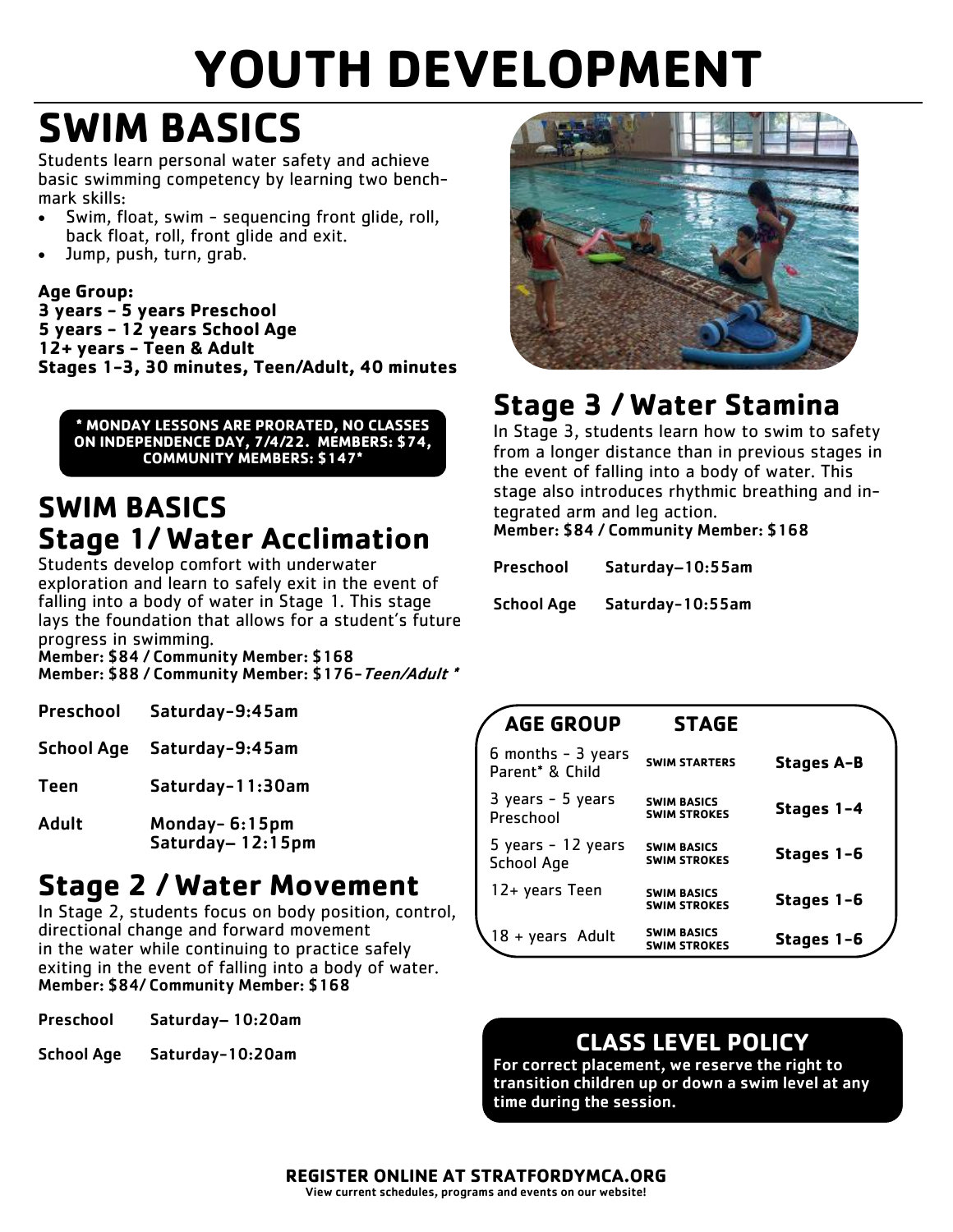## **SWIM STROKES**

Having mastered the fundamentals, students learn additional water safety skills and build stroke technique, developing skills that prevent chronic disease, increase social-emotional and cognitive well -being, and foster a lifetime of physical activity. Class times are subject to change based on enrollment numbers.

## **SWIM STROKES Stage 4 / Stroke Introduction**

Students in Stage 4 develop stroke technique in front crawl and back crawl and learn the breaststroke, kick and butterfly kick. Water safety is reinforced through threading water and elementary backstroke. Member: \$88 / Community Member: \$176

**School Age Tuesday-6:15pm Saturday-11:30am**

### **Stage 5 / Stroke Development**

Students in Stage 5 work on stroke technique and learn all major competitive strokes. The emphasis on water safety continues through treading water and sidestroke.

**Member: \$88 / Community Member: \$176**

**School Age Thursday-6:15pm Saturday-12:15pm**

## **Stage 6 / Stroke Mechanics**

In Stage 6, students refine stroke technique on all major competitive strokes, learn about competitive swimming, and discover how to incorporate swimming into a healthy lifestyle. **Member: \$88 / Community Member: \$176**

**School Age Thursday-6:15pm Saturday-12:15pm**

#### **AGE GROUP STAGE**

| $6$ months $-3$ years<br>Parent <sup>*</sup> & Child | <b>SWIM STARTERS</b>                      | <b>Stages A-B</b> |
|------------------------------------------------------|-------------------------------------------|-------------------|
| 3 years - 5 years<br>Preschool                       | <b>SWIM BASICS</b><br><b>SWIM STROKES</b> | Stages 1-4        |
| 5 years - 12 years<br>School Age                     | <b>SWIM BASICS</b><br><b>SWIM STROKES</b> | Stages 1-6        |
| 12+ years Teen                                       | <b>SWIM BASICS</b><br><b>SWIM STROKES</b> | Stages 1-6        |
| 18 + years Adult                                     | <b>SWIM BASICS</b><br><b>SWIM STROKES</b> | Stages 1-6        |



## **PRIVATE SWIM LESSONS**

Private and semi-private lessons are offered at the Stratford Y for youth and adult facility members. Private lessons give adults and children the opportunity to build their skills one on one with our instructors, semi-private lessons are available 2 to 1. Lessons are 30 minutes long and can be purchased in packages of 1, 2, 4, or 8 classes. Classes are scheduled cooperatively based on the instructor and swimmers schedules. Contact the Y to schedule today!

**Waiting lists** will be offered in the event that the class registration reaches the maximum number. Additional classes will be added based on specific stage and class enrollment numbers.

#### **OBSERVATION POLICY**

Parents are asked not to disrupt the children or instructor while the class is in session.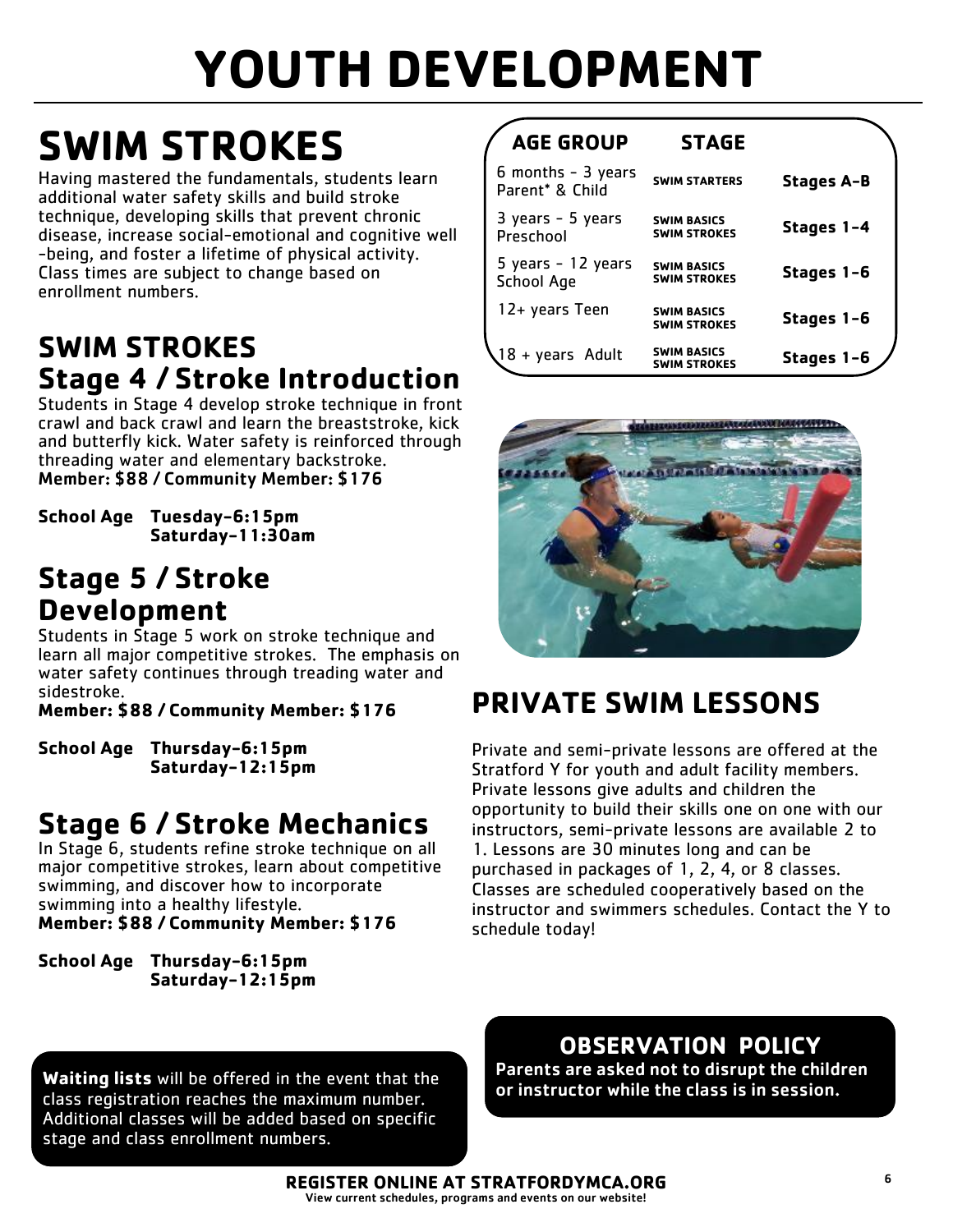## **YOUTH DEVELOPMENT/ HEALTHY LIVING**

## **ADAPTIVE SWIM EXPERIENCE**

The focus for our Adaptive Swim Experience program is to help adults, kids and families learn an important life skill and support them in gaining the knowledge, ability, and stamina to become strong and confident swimmers. Y instructors use child-centered methods and flexible teaching to deliver instruction children of all abilities. This one-on-one program is designed to give the swimmer individualized attention needed to address their needs.

#### FEE: 8 Sessions for 45 minutes

#### Members: \$275

#### Community Members: \$550

Any questions contact our District Aquatics Director, Oscar Rodriguez, at orodriguez@cccymca.org.

## **STRATFORD YMCA BSY TORPEDOES SWIM TEAM**

#### 2022 LONG COURSE SEASON INFORMATION

Our team offers a stimulating, enjoyable program that stresses stroke technique, starts, turns, and basic to advanced training. Our team ranges from entry level competitive swimmers to National Championship caliber swimmers – all are welcome and encouraged to swim with the BSY Torpedoes.

For more information about registering/season details or swim evaluation, please contact our BSY Head Coach, Marta by emailing her at bsyswimming@cccymca.org.



## **ADULT LAP SWIM**

Adult Swim times are open to all adult members. One lane is available for lap swimming. The rest of the pool is available for therapeutic exercising and slow swimming. Times vary through the week. Please check the schedules page of our web site or our mobile app for details. \* Please contact the Y for updates on pool schedule.

## **LAP SWIMMING ETIQUETTE**

- Swimmers are encouraged to contribute to an atmosphere of cooperation and courtesy.
- Always enter from the shallow end.
- A maximum of five swimmers are permitted in each lane during lap swimming.
- Please swim with others of similar speed. Lifeguards will move swimmers to the appropriate lane when necessary.
- Always let swimmers in your lane know when you are entering the water.
- Always circle swim counter-clockwise when three or more swimmers are in a lane.
- Fins and/or kickboards are not permitted during circle swim.
- Allow faster swimmers to pass. Passing always occurs on the left of the swimmer or at the end walls.
- Do not stand at the ends of the pool for an extended period of time.

Teens age fourteen and older may participate in lap swimming.

### **SWIM WITH A PURPOSE**

Under the guidance of a coach, Swim Fit is a lap swim program that has organized workouts for individuals seeking a lap swim fitness regimen. Workouts range from 2,200- 3,500 yards of mainly freestyle stroke. This program meets Three times a week and runs for 8 Weeks.

AGE: 18 years old and up

WHEN: June 20 - August 12 Mondays, Wednesdays and Fridays at 6:00 AM

FEE: Members: \$175 / Community Members: \$350

For more information or to register, please contact our Membership Service Representatives at 203-375-5844 or email our District Aquatics Director, Oscar Rodriguez, at [orodriguez@cccymca.org.](mailto:orodriguez@cccymca.org)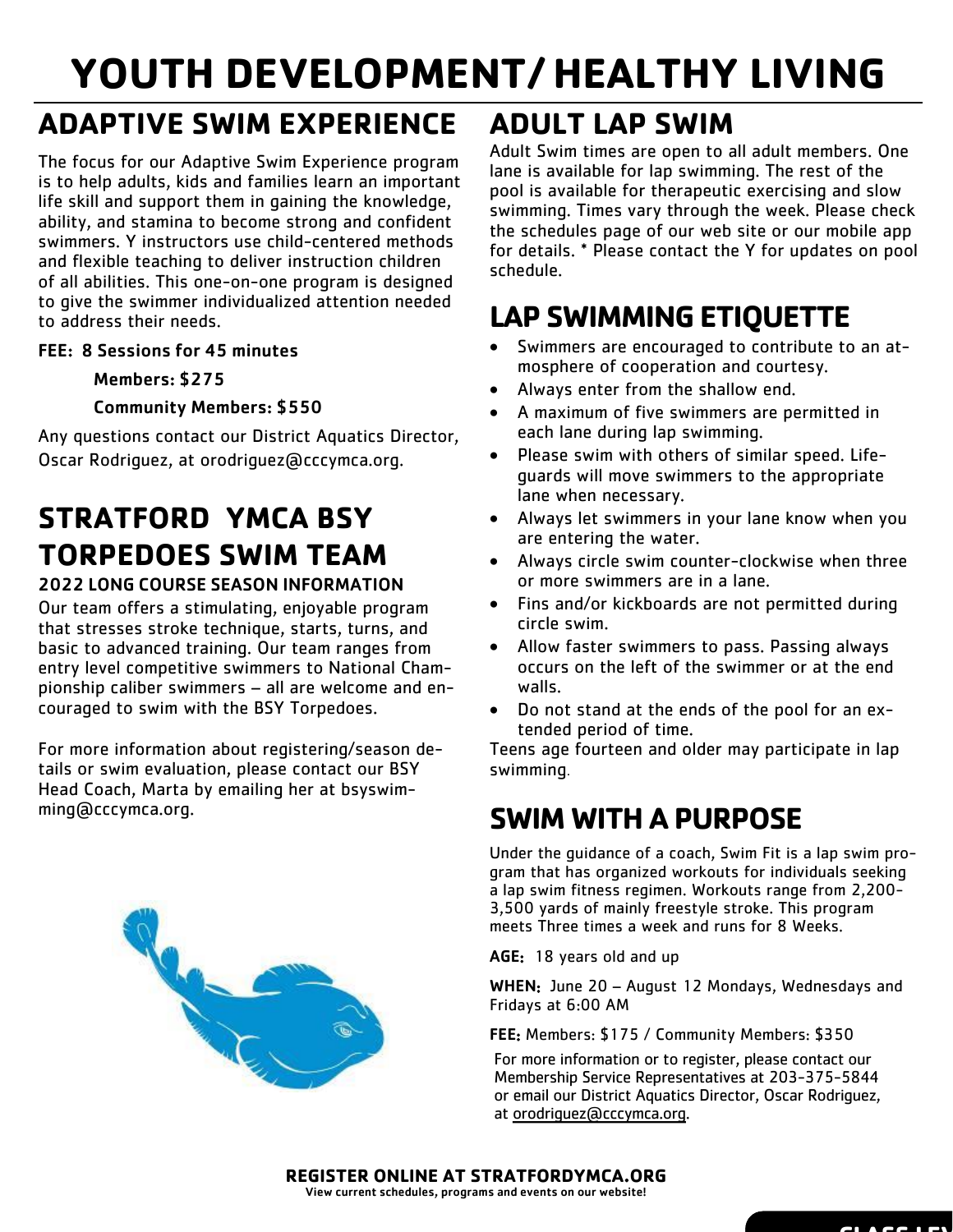## **READ TO GROW**

Did you know that the Stratford Y is a Read to Grow Book Place? Free books are available from Read to Grow in our lobby, take a few home for the young readers in your family. The more time you spend reading with your children, the better! There are even books available for adults.

## **MAD SCIENTISTS NIGHT**

Our Mad Scientists Night will engage children in a variety of activities centering around Science, Technology, Engineering, and Math. Join us for learning and fun with motivational Y staff. Children will work hands on, making and creating different projects from slime, to crystal stars, to their own mousetraps! We will provide the materials. This program is for scientists aged 5-10. Stay tuned for more information on our Facebook page or by email.

## **GAGA DODGEBALL CLUB**

Come hang out on Saturday mornings from 9:00am– 12:00pm for some competitive gaga ball. Gaga is a fast-paced, high energy sport played in an octagonal pit. The more players there are, the better! Ga-Ga ball is a gentler version of dodgeball, the game is played with a soft foam ball, and combines the skills of dodging, striking, running, and jumping, while trying to hit opponents with a ball below the waist. Don't forget to wear active clothes and sneakers.

#### AGES: Grades 4 – 8

Members: FREE FOR FACILTY MEMBERS (Please register in advance)



## **KIDS YOGA**

Improve strength, flexibility and coordination. Children will learn how to focus and center themselves with various breathing and visualization techniques. See growth in both respect, mental clarity and stress relief.

#### Thursdays, 4:00-4:30pm for ages 3-6

4:30-5:00pm for ages 7-12



## **BOARD GAME CLUB**

Come hang out on Monday evening at the Y with veteran Camp Counselor Isaiah and play thoughtprovoking tabletop games. Tabletop games played included cooperative and competitive board games, card based/deck building games and other strategy based games.

Pre-registration is required. Board Game Club is held on Monday nights from 5pm-8pm for children in grades 5th to 9th.

## **PAINT & SIP**

We pick a fun painting relating to the season and go through a step by step process so the kids can recreate the painting while adding their own creative touches. We'll provide smoothies, and all the materials necessary for the project. Spring dates to be announced via our social media and website for children and adults.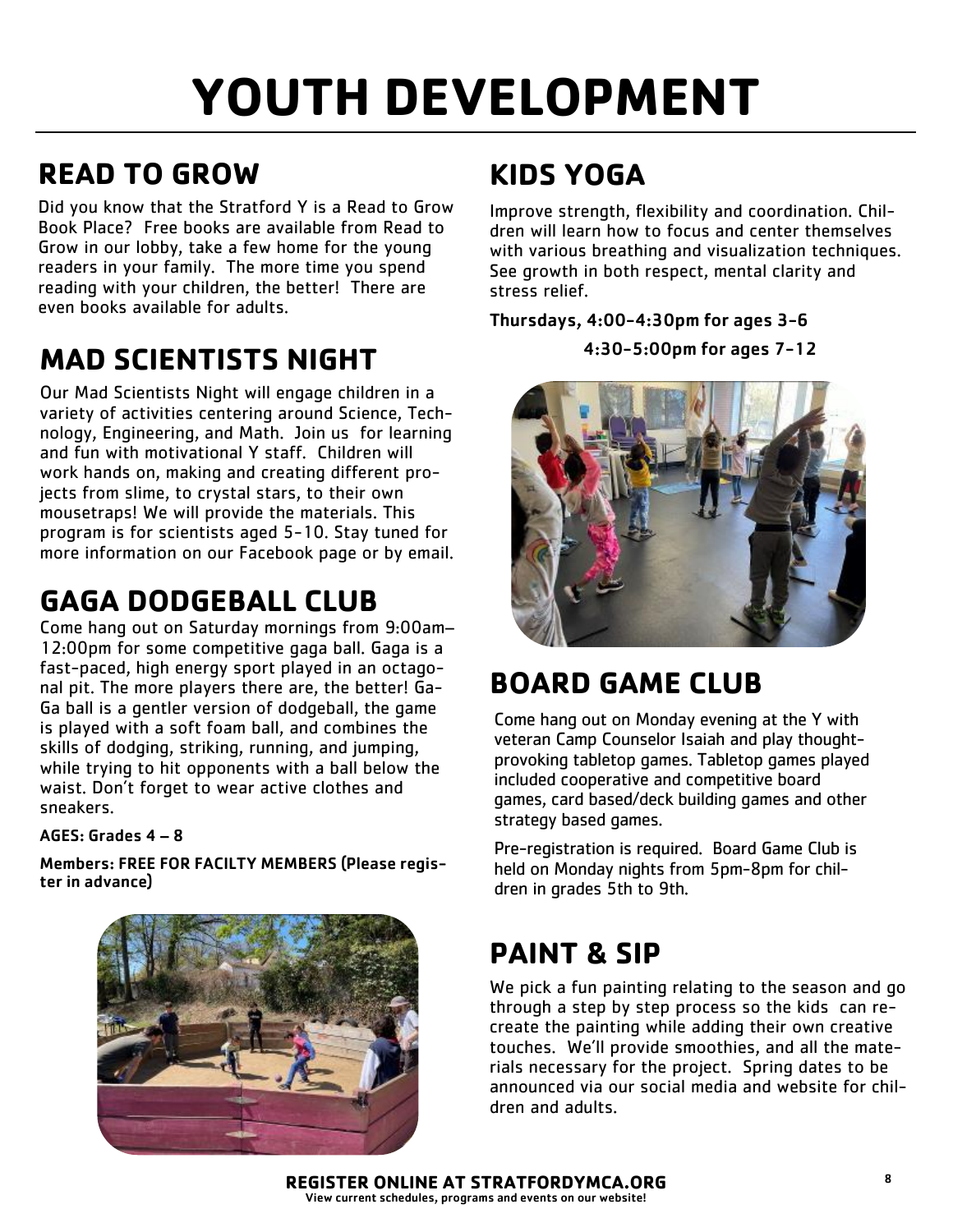## **YMCA PRESCHOOL PROGRAM**

The Stratford YMCA operates a NAEYC accredited year-round preschool program for 3-4 year olds at our main branch.

Children are motivated to explore, manipulate, question, discover, and express their needs through play, group, and individual activities. We offer a comprehensive program to foster the social, emotional, cognitive, physical, and creative needs and growth of the child. Swimming is a part of preschool! We believe that all children should learn to be safe in and around water by the age of 12. Swimming incorporates water comfort, water safety, and stroke development.

Thanks to the Y's Annual Campaign, the Y offers financial assistance to families who qualify. Funds are limited. The Stratford YMCA is also a licensed provider with the state Care 4 Kids program. Contact Melissa at ext. 261 to schedule a tour.

## **CARE 4 KIDS**

The Y is a licensed provider with the state program.



## **BEFORE & AFTER SCHOOL**

The YMCA offers Before School Child Care for students who attend Stratford Academy, Nichols, Wilcoxson, Eli Whitney, Franklin, Second Hill Lane, Victoria Soto, and Chapel schools.

The before school program includes recreational and enrichment activities. Drop off for this program begins at 6:45am.

The YMCA provides extended-day child care to children in grades K-6, from dismissal until 6pm. After School Child Care is provided for students at Second Hill Lane, Stratford Academy, Franklin, Lordship, Nichols, Chapel, Eli Whitney, Victoria Soto and Wilcoxson schools.

The after school program includes a quiet homework time and a variety of recreational activities and games. A healthy snack is provided.



## **Y VACATION CLUB**

No school? No problem! The Stratford YMCA is here for your child care needs. Drop your child off with our experienced child care staff for a fun-filled day of games, activities, arts & crafts, swimming, and more! Pre-registration is required.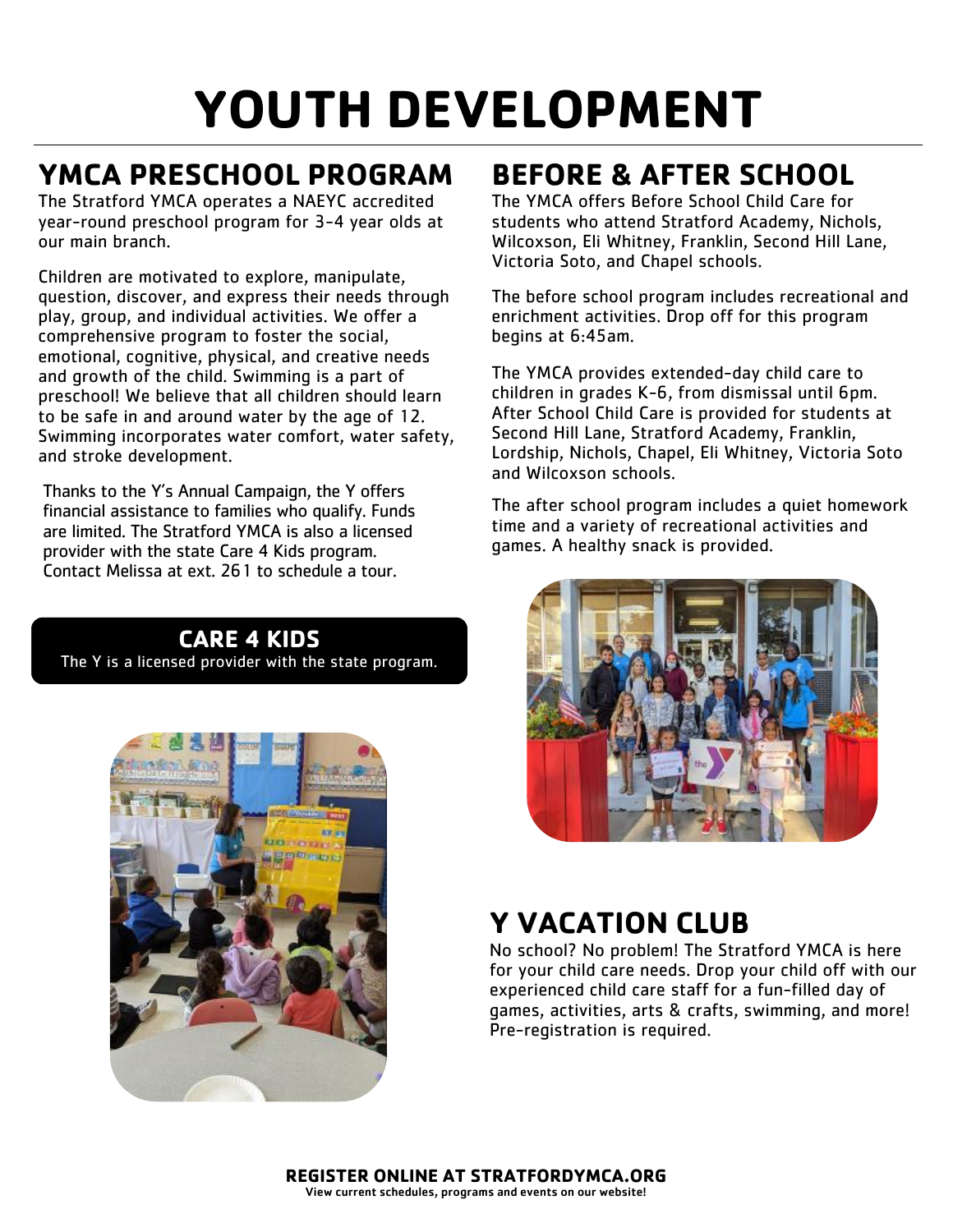## **CAMP PARROT PERCH**

At the Y, we make kids feel welcome and supported. Our counselors are specially chosen using in-person interviews, reference checks and training. They are educators, recreation specialists, future teachers and local students with a genuine interest in working with children. Your children may already know them from other Y programs and after school care. At least eighty percent, are 18 years old and older. After receiving an average of 40 hours of training in safety, positive behavior management and activity planning, they are ready to help campers make new friends, so they can grow as individuals and leaders.

We focus on the Y's core values of caring, honesty, respect and responsibility, in all of our activities, from camper-chosen sessions, to swimming, to arts and crafts and games. We provide fun filled activities that allow for physical involvement, social interaction, educational opportunities, leadership building, personal growth and creativity.

Join us for a week or for the entire summer of fun! Campers are divided into groups, by the grade level they'll enter in the fall, with activities appropriate to the interests and needs of each group.

Our weekly themes and field trips may change as detail summer activity plans are finalized.

**We can't wait to see you at the Stratford Y Camp Parrot Perch! We've planned an awesome, activity-packed summer with tons to learn, play and explore.** 





### **YMCA CAMP HI-ROCK IS THE SLEEPAWAY CAMP FOR THE CENTRAL CONNECTICUT COAST YMCA!**

Camp Hi-Rock is a sleepaway camp and adventure trip center located in Western Massachusetts.

They are nestled among 1,000 acres in the Berkshire Mountains, surrounded by conservation forest, and centered around a pristine, private, ninety-acre lake. This gives them the ideal backdrop for the wide variety of activities they offer, which include swimming, climbing, water skiing, archery, sailing and arts & crafts among many others.

Through the values of the YMCA, Camp Hi-Rock is dedicated to the growth and development of all participants. They seek to help each camper develop his or her sense of personal worth and responsibility as a cooperative member of a group. In addition, they help campers to discover, learn, cultivate new skills, develop healthy lifestyles, create meaningful relationships, and become more caring, honest, respectful and responsible people.

For more information please visit https:// cccymca.org/locations/camp-hi-rock/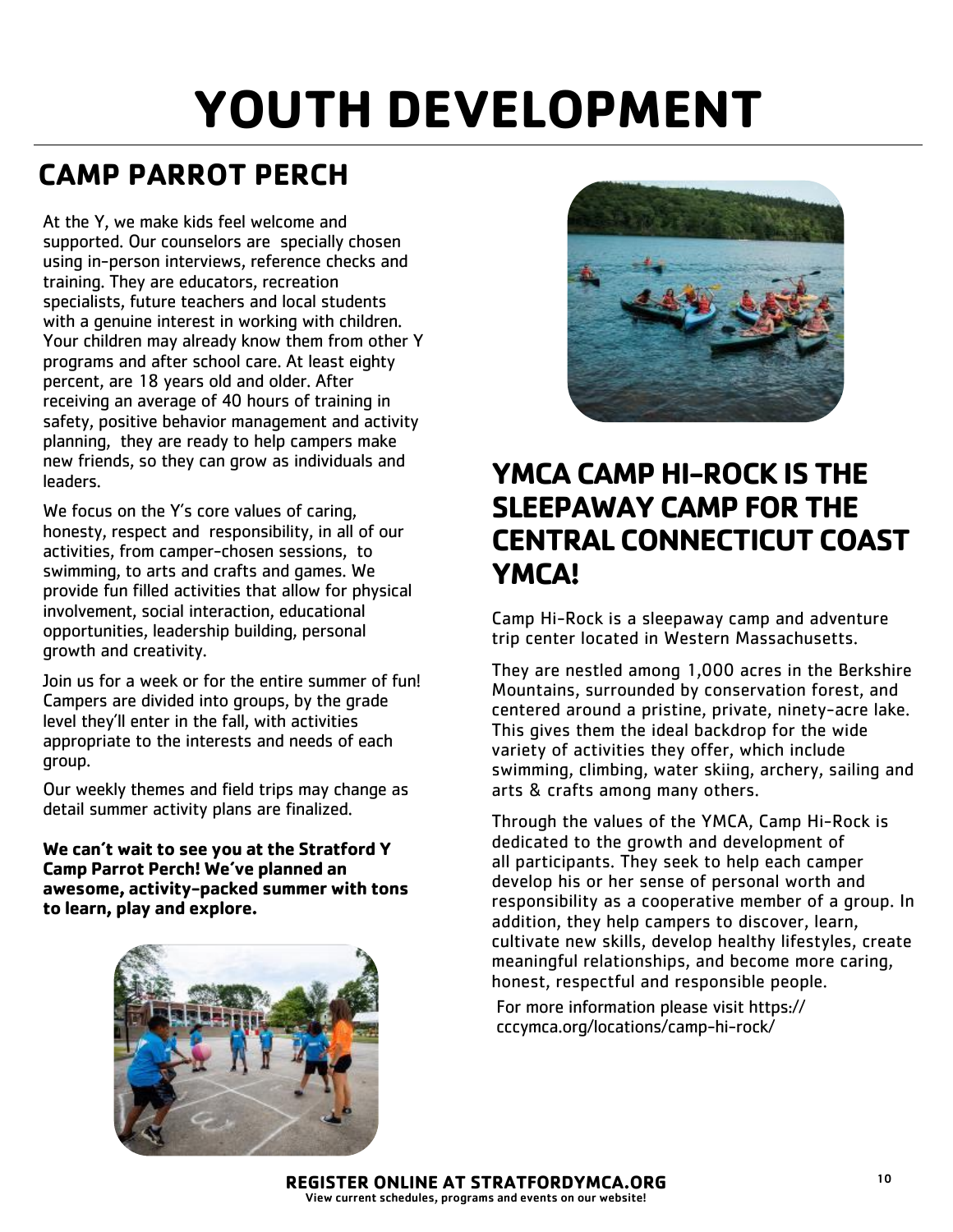### **MEMBERSHIP**

From exceptional fitness facilities including our indoor pool, Life Fitness equipment, Elliptical Cross trainers, treadmills, recumbent bikes and upright bikes, child watch and child care services, before and after-school child care and summer day camp – the Stratford YMCA is the place to go!

The Stratford YMCA has a wide variety of programs for people of all ages and interests. Please take a few minutes to explore our facility. Tours are available during regular branch hours.

Why do so many people feel like they belong at the Y? One reason is that no other single membership provides so many ways to exercise spirit, mind and body as the YMCA. So, whether your life is about shaping up, studying up, meeting up or growing up, it all begins with signing up at the YMCA.

We have a wonderful community of people here at the Stratford Y! It's a positive, supportive environment where you and your family can feel comfortable while pursuing the activities that interest you the most.

## **VIRTUAL Y**

#### YMCA360.org

An innovative new benefit for members that matches their on

-the-go lifestyles and puts healthy living at the center of 2021. YMCA360 is a 360-degree seamless Y experience on web and TV. It will be included free with every membership.

**WORKOUT** *YOUR FING* 

With YMCA360, healthy living for people of all ages and activity levels is possible anytime, anywhere. The robust digital experience combines immersive, healthy living with the values of the YMCA in a transformational presentation utilizing best-in -class people, programs and systems delivering the ultimate connected community. More than 300 OnDemand and Livestream exercise classes and programs are accessible 24/7 to provide another way to engage with the Y from home or when traveling. New content is added weekly.

For more information, ask at our Member Service Desk.

#### For all CCCYMCA facility members!

## **YMCA360 ON-DEMAND AND LIVE**

At the YMCA we believe that when people experience all that our Y has to offer, they will be drawn into supportive, healthier relationships with one another and their community.

YMCA360 is an on-demand video platform for our Y community. YMCA360 offers 300+ group exercise classes, youth sports training, wellbeing classes and more to serve you wherever you are. Whether you are at home or on the road, take the Y with you along with your favorite classes, instructors and more.

These programs are free to all full-facility members of the Central Connecticut Coast YMCAs.

From your desktop, laptop, tablet, smart TV or mobile device, YMCA360 is available wherever you are with an internet connection. **Instructions for access**:

Please visit [ymca360.org](http://www.ymca360.org/)

- Click the login button
- Enter your email address, click continue
- Enter your zip code, click continue
- Click your YMCA
- You will receive a 6 digit email code, via email
- Enter this code, click continue
- You will be let in!

Please reach out to the Y with questions. If you have a recommendation for a new program, [please](mailto:info@cccymca.org)  [let us know.](mailto:info@cccymca.org)

## **ACTIVE OLDER ADULT MEMBERSHIPS**

#### IT'S NEVER TOO LATE TO FEEL GREAT!

Stratford YMCA's Active Older Adult (AOA) members can enjoy a variety of free classes that help you to stay healthy. Our fitness classes are designed for all ages and abilities! A body in motion stays in motion. Y programs keep you moving, active and thriving physically, emotionally and mentally. Meet new friends and join the fun!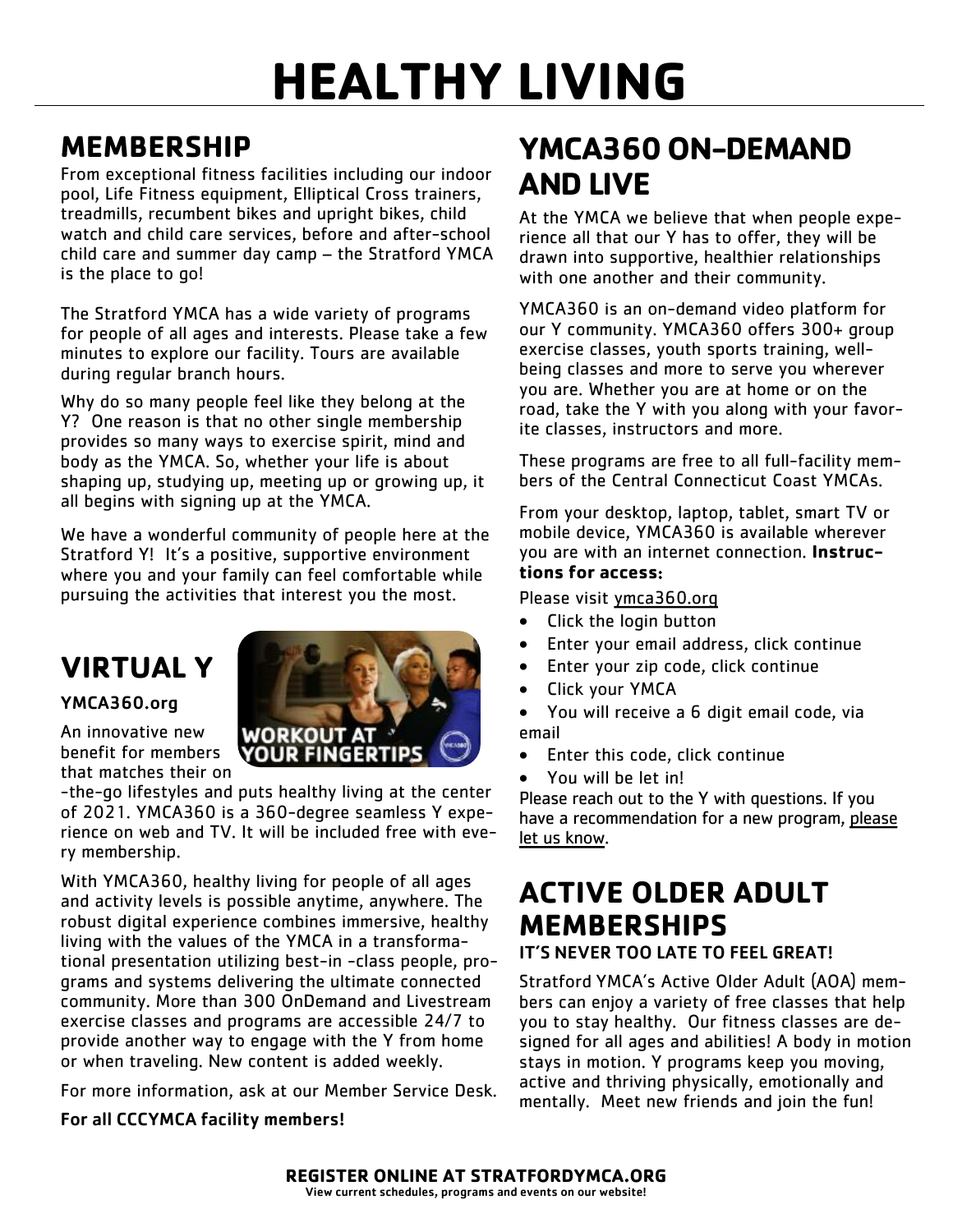## **HEALTHY LIVING & SOCIAL RESPONSIBILITY**

#### **ARE YOU WHISTLE WORTHY?**

Lifeguard Certification Course at the Stratford YMCA. This course is designed to give participants the basic skills and knowledge needed to be lifeguards in pools and aquatic environments. This comprehensive course offers up to date information on how to guard, anticipate, and prevent problems and to take actions to help those in need.

CPR, First Aid, AED, and O2 certifications are included in the cost of the program. Participants must pass a swim test on the first day of class in order to remain registered. All class times are required for certification in addition to completion of online prerequisite courses prior to first day of class.

For more information, please contact Oscar Rodriguez at orodriguez@cccymca.org, or call 203-375-5844.

### **TOGETHERHOOD**

Our Y is running a volunteer program called Togetherhood. This program gives Y members a way to get to know people and strengthen our community through volunteerism. The program is led by a committee of Y members that decides on projects and carries them out throughout the year. This is a nationwide Y program that we are excited to have in Stratford! If you're interested in learning more, please contact Chelsea for more info at ckordiak@cccymca.org

### **MEMBER SOCIAL**

Healthy Living is about more than just a workout, it's about making friends too! Bring your own picnic lunch and we will discuss healthy living topics under our tent and at a safe distance. Please register in advance as space is limited. Summer dates will be published on our website and social media. Stay tuned!

### **DRIVE-THRU FOOD PANTRY**

Stock up on FREE produce and shelf stable food for your family! To encourage social distancing, please stay in your car, pop your trunk and a pre-selected bag of food will be placed in your car. Questions? Want to volunteer? Contact the Stratford Y at stratfordinfo@cccymca.org. \*In case of inclement weather, check the CT Foodshare website or call the Y for more info at 203-375-5844.

Brought to the community by the Town of Stratford Community & Senior Services, Stratford YMCA, and CT Foodshare.



### **PERSONAL TRAINING**

Whether you are 15 or 75, an experienced or beginning exerciser, personal training can help you reach your health and fitness goals. Our certified personal trainers will help develop an individualized program that is perfect for you and will support you with expert knowledge, coaching and motivation to help you look, feel and live better.

Registration: Personal Training sessions for Y Facility Members only; are sold in one hour increments and are scheduled between members and trainers. Available 1:1 or Group Sessions for 2-6. To schedule your training & more information please contact Ashley at

afedak@cccymca.org.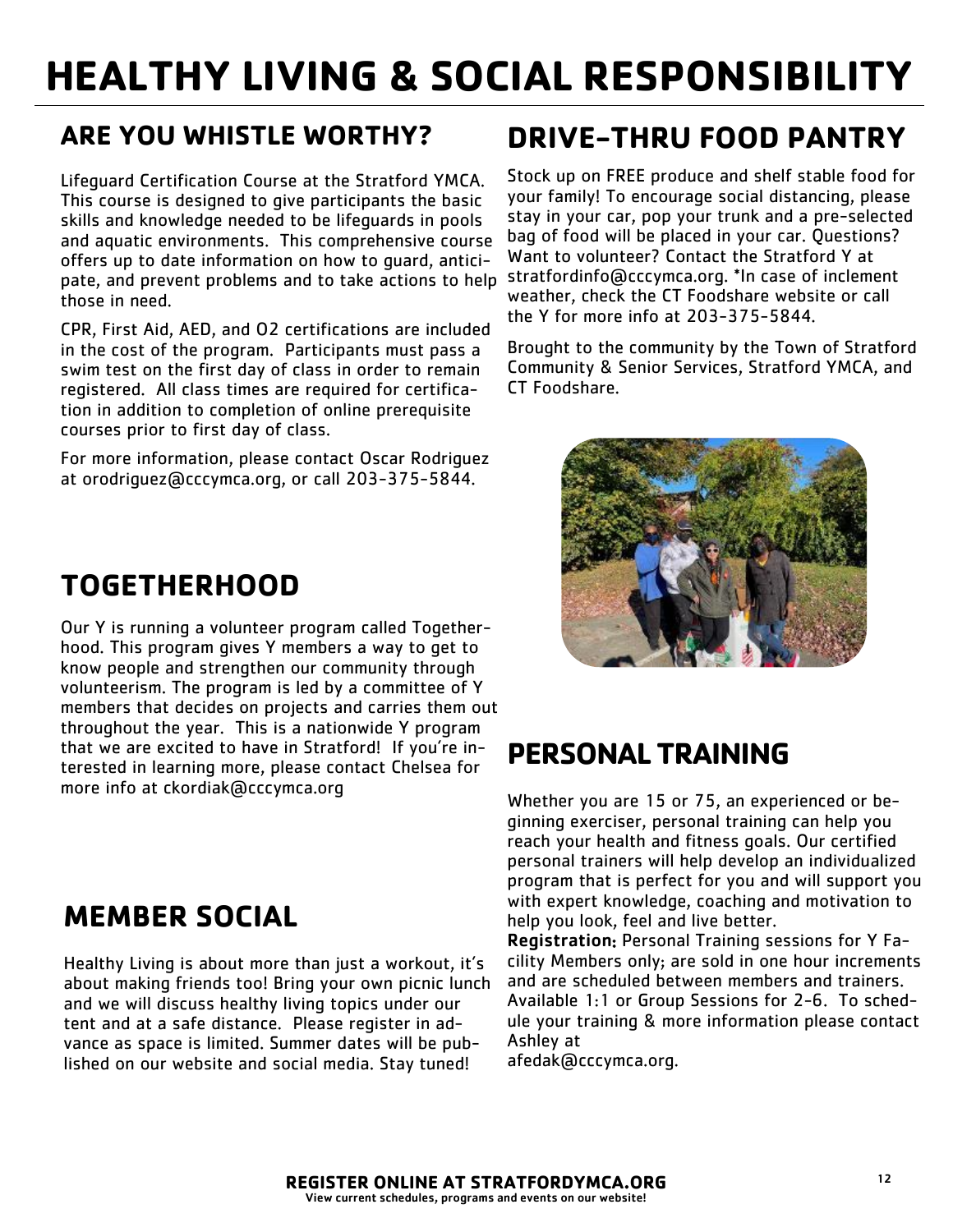#### **TAKING IT TO THE NEXT LEVEL** Stratford YMCA Fitness and Aquatic Group Exercise Classes!

Welcome to our new group exercise classes here at the Stratford YMCA. Our outdoor group ex class schedule will extend through the good weather; classes will be moved inside given daily weather. We are asking members to bring their own mat, water, towel and gear. We will provide equipment based on the class needs including free weights and exercise bands. It's your favorite group ex classes under the sun; same classes, same music, same instructors, different group exercise room!

## AQUATIC GROUP EX SCHEDULE:

Please make sure to pre-register All Classes- Limited space/availability per class; 15 maximum allowed per class.

Tuesdays: 9:15AM–Aqua Zumba with Pauline

Wednesdays: 11:00AM–Aqua Power with Joanne 12:00PM– Deep Water Fit with Joanne

Thursdays: 9:15–Aqua Zumba with Pauline



Get the current Group Exercise Schedule on our web site, from our mobile app or at the Y.

#### GROUP EX SCHEDULE:

#### **Mondays:**

10:00AM-Active Older Adult Fit with Virginia 2:00 PM-Active Older Adult Cardio Circuit with Anna 5:30PM–Yoga with Sharron

#### **Tuesdays:**

8:15AM–Zumba Strong with Pauline 9:15AM Zumba Toning with Pauline 10:15AM-Zumba Gold with Pauline 5:45pm– Circuit Training 101 with Gina

#### **Wednesdays:**

9:00AM -Pilates Power with Sally 10:00AM– AOA Fit with Virginia 10:45AM– Chair Yoga with Virginia 5:30PM-Yoga with Sharron

#### **Thursdays:**

9:15AM– Zumba Toning with Pauline 10:15AM - Zumba Gold with Pauline 2:00PM -Active Older Adult Cardio Circuit with Anna 4:00PM-Yoga-Child-Ages 3-6 with Lauren 4:30PM– Yoga-Child-Ages 7-10 with Lauren 5:30PM– Tai Chi with David 5:30PM-Strength Circuits with Gina in Cardio Room

#### **Fridays:**

10:00AM -Active Older Adult Fit with Robin 11:15AM– Muscle, Core and More with Joanne

**Saturdays:** 8:15AM - Pilates Power with Helen 10:00AM– Yoga with Thomas

**Sundays:** 9:00AM-Muscle, Core & More with Joanne



**REGISTER ONLINE AT STRATFORDYMCA.ORG** View current schedules, programs and events on our website!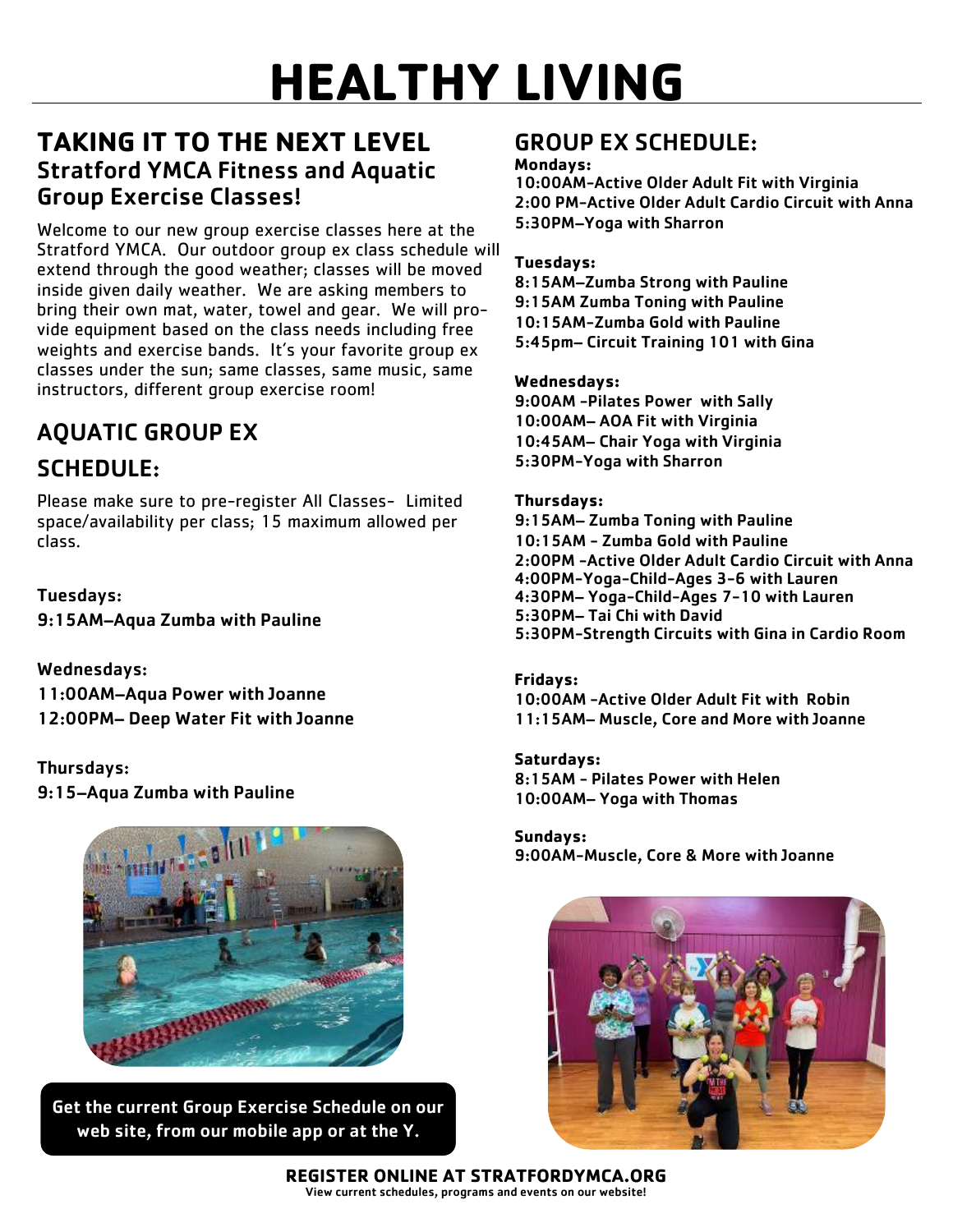### **GROUP EXERCISE CLASS DESCRIPTIONS**

#### **ACTIVE OLDER ADULT FIT**

Enjoy your friends while you move to music. Exercises are designed to increase muscular strength and range of movement to help with daily activities. Hand-held weights, elastic tubing with handles and balls are used. **Monday and Friday, 10:00AM**

#### **ACTIVE OLDER ADULT CARDIO CIRCUIT**

Increase cardiovascular and muscular endurance in a standing circuit workout. Hand-held weights, elastic tubing and a ball will be used and alternated with nonimpact aerobics. Chairs available.

**Monday and Thursday, 2:00PM**

#### **PILATES POWER**

Power Pilates encompasses precise movements to stretch and strengthen muscle without adding bulk. Discover your inner strength while your body transforms as your energy improves and you achieve an inner balance.

**Wednesday, 9:00AM Saturday, 8:15AM**

#### **CIRCUIT TRAINING 101**

This is a fun entry level class where participants complete a "circuit" of exercises to build foundational strength and to elevate your heart rate. Wrap it up with some stretches and you're on your way!

#### **Tuesday, 5:45PM**

#### **TAI CHI**

The ancient form of Chinese exercise, emphasizing proper breathing, balance and strength. Great for improving balance, increasing flexibility and reducing stress. All levels.

**Thursday, 5:30PM**

#### **CHAIR YOGA**

Move your whole body through a series of seated and standing yoga poses. Chairs provided for support so you can safely perform postures designed to increase flexibility, balance and range of movement. **Wednesday, 10:45AM**

#### **STRENGTH CIRCUITS**

Work specifically on building strength throughout the body. Each circuit will work either your upper body, lower body, or a combination of exercises. You will leave this class feeling powerful! **Thursday, 5:30PM**

#### **YOGA-CHILD**

Improve strength, flexibility and coordination. Children will learn how to focus and center themselves with various breathing and visualization techniques. See growth in both respect, mental clarity and stress relief. **Thursday, 4:00PM**

#### **YOGA**

Grow longer and stronger as you work through movements designed to increase your flexibility, release tension, and improve posture. This class is designed for all levels.

**Monday, Wednesday, 5:30PM Saturday, 9:15AM** 

#### **ZUMBA GOLD**

Easy to follow class that lets you move to the beat at your own speed. Invigorating, community-oriented dancefitness class that feels fresh and exhilarating! Modified, low-impact moves available for active older adults. **Tuesday and Thursday, 10:15PM**

#### **ZUMBA TONING**

Targeted body sculpting exercises and high energy cardio work combined with Latin infused Zumba moves create a calorie torching, strength training dance party. Using Zumba toning sticks or light weight dumbbells, you'll work every muscle group.

**Tuesday & Thursday, 9:15AM**

#### **AQUA ZUMBA**

A Zumba® "pool party" invigorating workout. Splash, stretch, twist, shout, laugh and holler! This class blends it all into a safe, challenging, water-based workout that's cardio-conditioning, body-toning, exhilarating and fun! **Tuesday and Thursdays, 9:15AM**

#### **AQUA MOVE**

Anyone who has ever tried working out in the water knows this class is tough and yet perfect for the body. This is a big combination of athletic moves meant to give you a complete total body workout. **Wednesday 11:00am**

#### **MUSCLE, CORE & MORE**

Strength training which may use free weights, stretch bands, and medicine balls encouraging core strength throughout, followed by stretching.

#### **Friday, 11:15am & Sunday, 9:00am**

\*Pre-Registration required.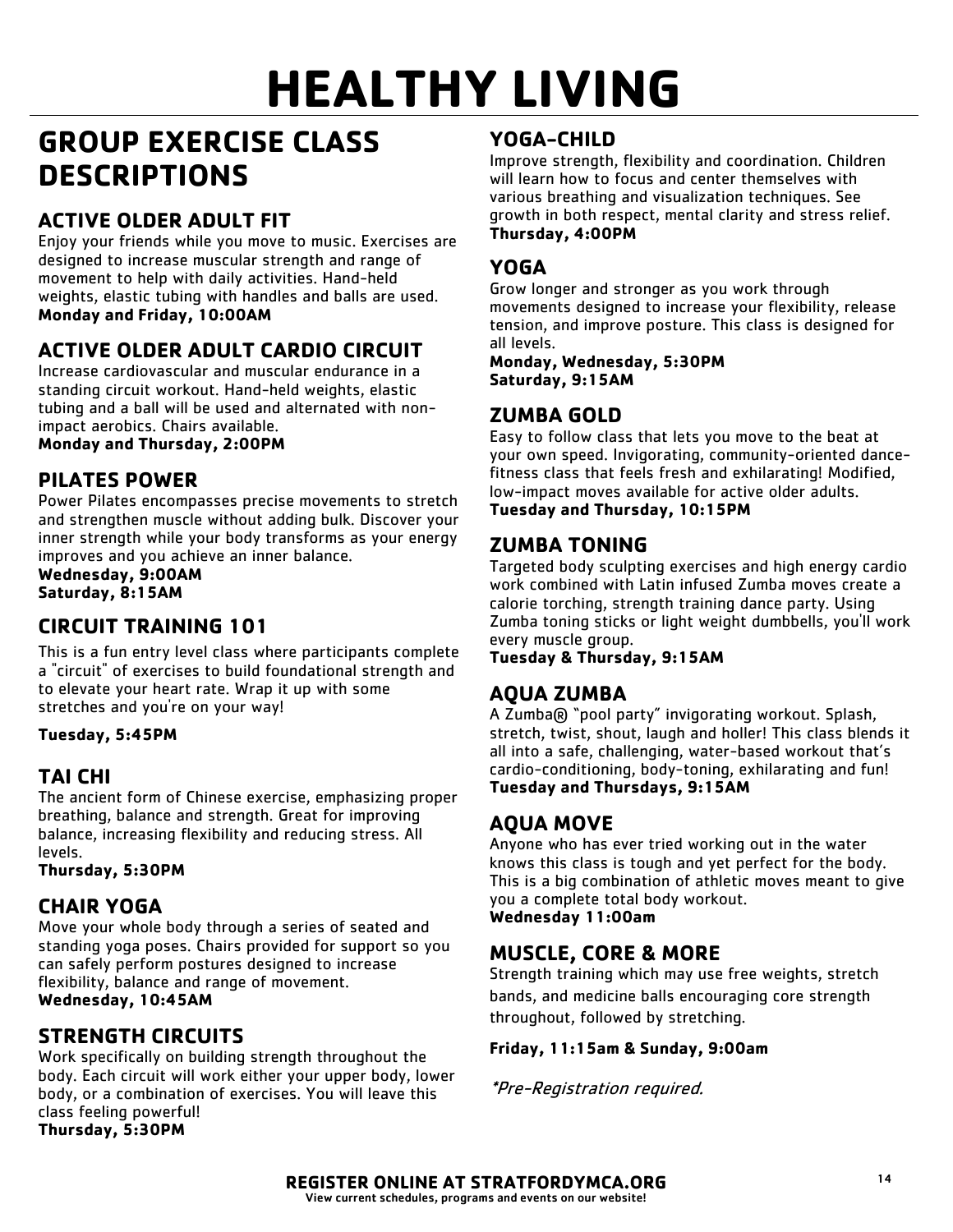## **YOUR VIRTUAL YMCA**

VIRTUAL WELLNESS AND GROUP EXERCISE CLASSES WITH THE CCC YMCA NOW AVAILABLE!

#### VIRTUAL CLASS– VISIT STRATFORDYMCA.ORG

| Monday          | 7:30am Body Sculpting w/Colleen          |
|-----------------|------------------------------------------|
|                 | 9:00am Boot Camp w/Jenn                  |
|                 | 10:30am Chair Yoga w/Joanne              |
|                 | 5:00pm Pilates w/Joanne                  |
| <b>Tuesday</b>  | 7:45am Yoga w/Jo                         |
|                 | 9:00am Abs Express w/Jenn                |
|                 | 10:30am AOA Fit w/Jenn (Silver Sneakers) |
|                 | 5:00pm Yoga w/Joanne                     |
| Wednesday       | 7:30am Body Sculpting w/ Colleen         |
|                 | 9:00am Cardio Barre w/ Joanne            |
|                 | 10:30am Chair Yoga w/ Joanne             |
|                 | 5:00pm Cardio Barre w/Joanne             |
| <b>Thursday</b> | 7:45am Yoga w/Jo                         |
|                 | 9:00am Non-Stop Tabata w/Jenn            |
|                 | 10:30am AOA Fit w/Jenn (Silver Sneakers) |
|                 | 5:00pm Yoga w/Joanne                     |
| Friday          | 7:30am Tai Chi w/ David                  |
|                 | 9:00am Cardio Barre w/Jenn               |
|                 | 10:00am Zumba Gold w/Pauline             |
|                 | 5:00pm Workout Express w/Joanne          |
| <b>Saturday</b> | 9:00am Non-Stop Tabata w/Jenn            |
|                 | 10:30am AOA Fit w/Jenn                   |
| <b>Sunday</b>   | 8:00am Body Sculpting w/Colleen          |



## **TEE UP FOR A CAUSE STRATFORD YMCA**

### **18th Annual Golf Tournament**

You can make a difference helping kids stay on course with every swing of your club.

Every day, the Y strengthens our community for kids, adults, seniors, and families with programs that protect, teach, connect, heal, nourish, and encourage. It's how we help communities and the 'us' who live in them achieve our individual and collective promise.

With our doors open to all, we bring together people from all backgrounds, to support those in need. We take on the most urgent needs in our community and inspire a spirit of service in return. Our members, volunteers, supporters and staff demonstrate the power of what we can achieve by taking action and giving back together.

When you participate in our 18th Annual Golf Tournament, you help us provide kids and families in our community with the programs and services they need to thrive.

| WHEN:             | Monday, August 1, 2022            |
|-------------------|-----------------------------------|
| WHERE:            | <b>Mill River Country Club</b>    |
|                   | 4567 Main St, Stratford           |
|                   | P 860 200 2730                    |
| <b>ITINERARY:</b> | 11:00am-Registration              |
|                   | $11:30$ am-Lunch                  |
|                   | 12:30pm- Shotqun Start (scramble) |

5:00pm- Reception, Dinner, Auction, and Awards

**RSVP:** Please respond by July 15, 2022

#### **FOR MORE INFORMATION, CONTACT:**

Stratford Y stratfordinfo@cccymca.org

George Perham gperham@viavisionary.com



**REGISTER ONLINE AT STRATFORDYMCA.ORG** View current schedules, programs and events on our website!